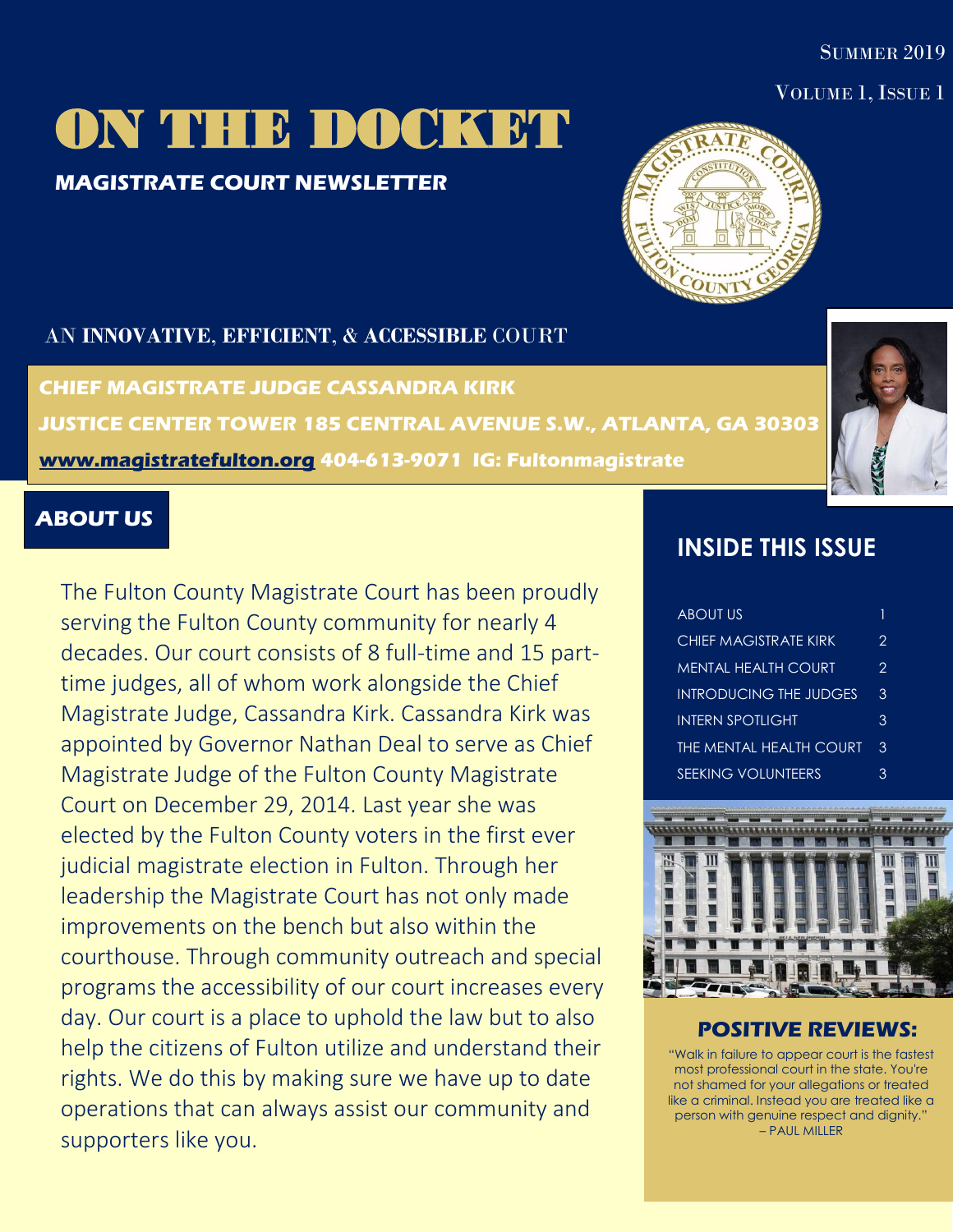#### **YOUR CHIEF MAGISTRATE JUDGE…**

## **CASSANDRA KIRK**



In October of 2018, the Honorable Cassandra Kirk became the first elected Chief Magistrate Judge of Fulton County. A graduate of Washington and Lee University School of Law, Judge Kirk has over 25 years in legal experience. Before her current position, she served as a Juvenile Court Judge where she created Fulton's first Juvenile Drug Court program. She has also served as a prosecutor, a criminal defense attorney, and a civil litigator. Currently, Judge Kirk remains an active member in our community through her involvement with North Avenue Presbyterian Church (Elder), Alpha Kappa Alpha Sorority Inc., Regional Leadership Institute and Leadership Atlanta. She is also on the Board of Directors for The League of Women Voters of Atlanta-Fulton County, Star C, and Street Grace. Judge Kirk is honored to be a part of Fulton County's Magistrate Court and aims to "ensure the court is accessible for all court users."

#### **MISDEMEANOR MENTAL HEALTH COURT**

**The Misdemeanor Mental Health Court came into existence in the summer of 2018 when State Court Judge Porter and Magistrate Court Judges Lilian Caudle and Cassandra Kirk sought reform for people arrested with mental health issues. With the help from Solicitor General Keith Gammage they started a 90 day pilot program that has since developed into an integral part of our court system. The aim of Misdemeanor Mental Health Court is not only to protect public safety, but to also reduce recidivism rates and provide mental health services to those who might otherwise never receive them. The standards of the program are high, but with the help of our incredible team, participants continue to flourish and we have now had 5 successful graduations.**